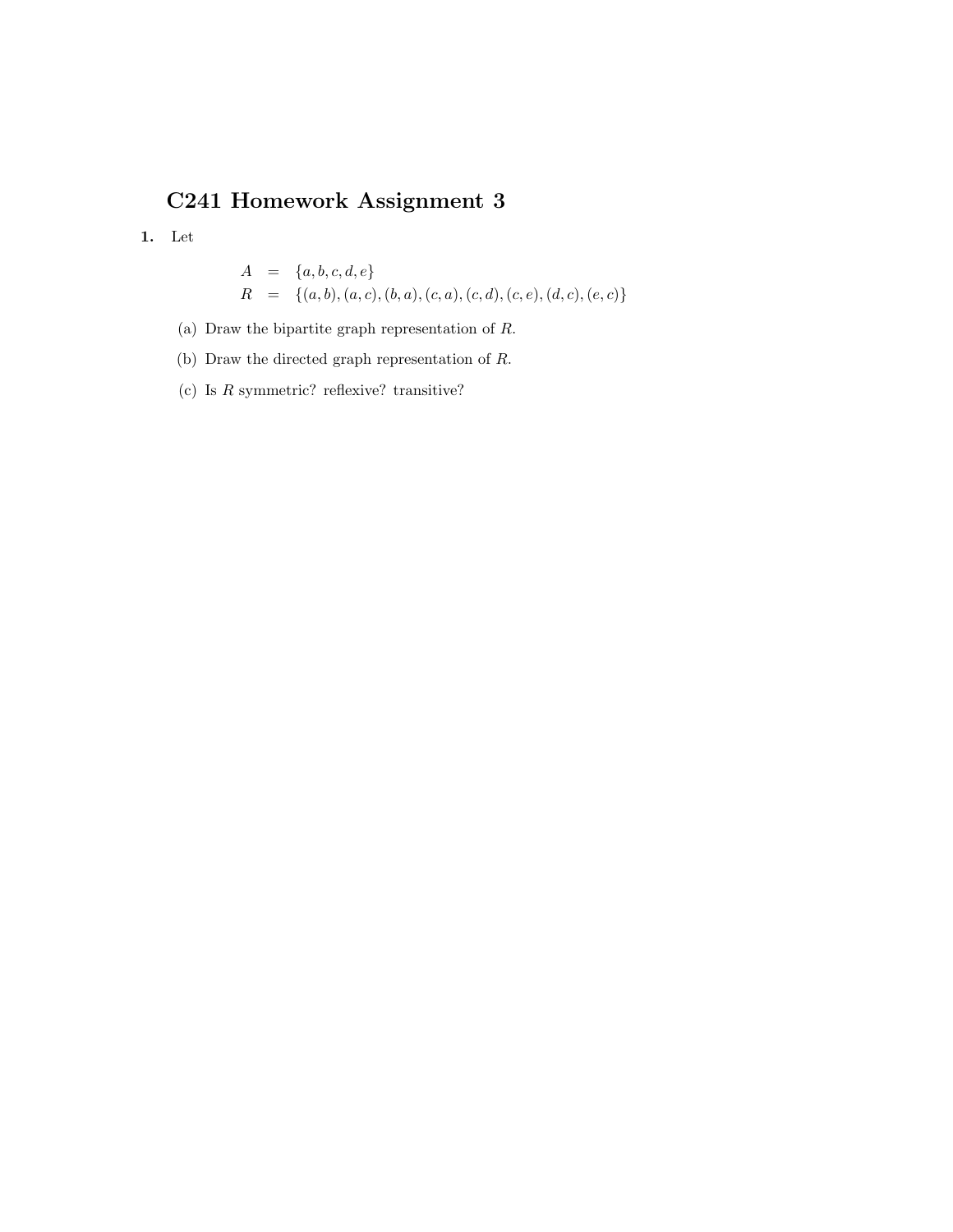- 2. Let  $A = \{a\}, B = \{a, b\}.$ 
	- (a) List all the relations  $R \subseteq A \times A.$
	- (b) List all the relations  $R \subseteq B \times B.$
	- (c) Of the relations in (a) and (b), which are reflexive? Symmetric? Tranansitive?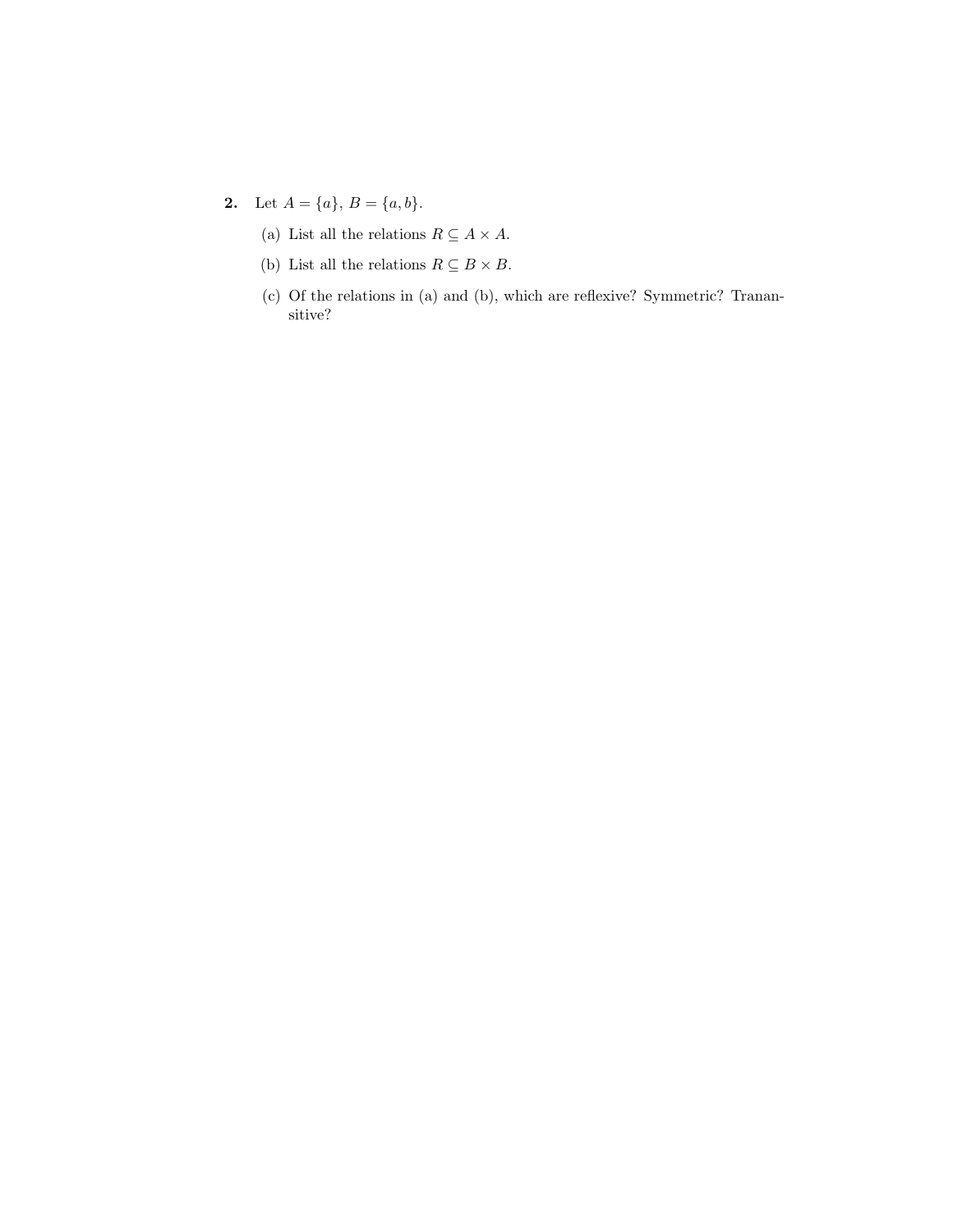3. Draw all the directed graphs on a set with two elements. Indicate which of these graphs are isomorphic to one another.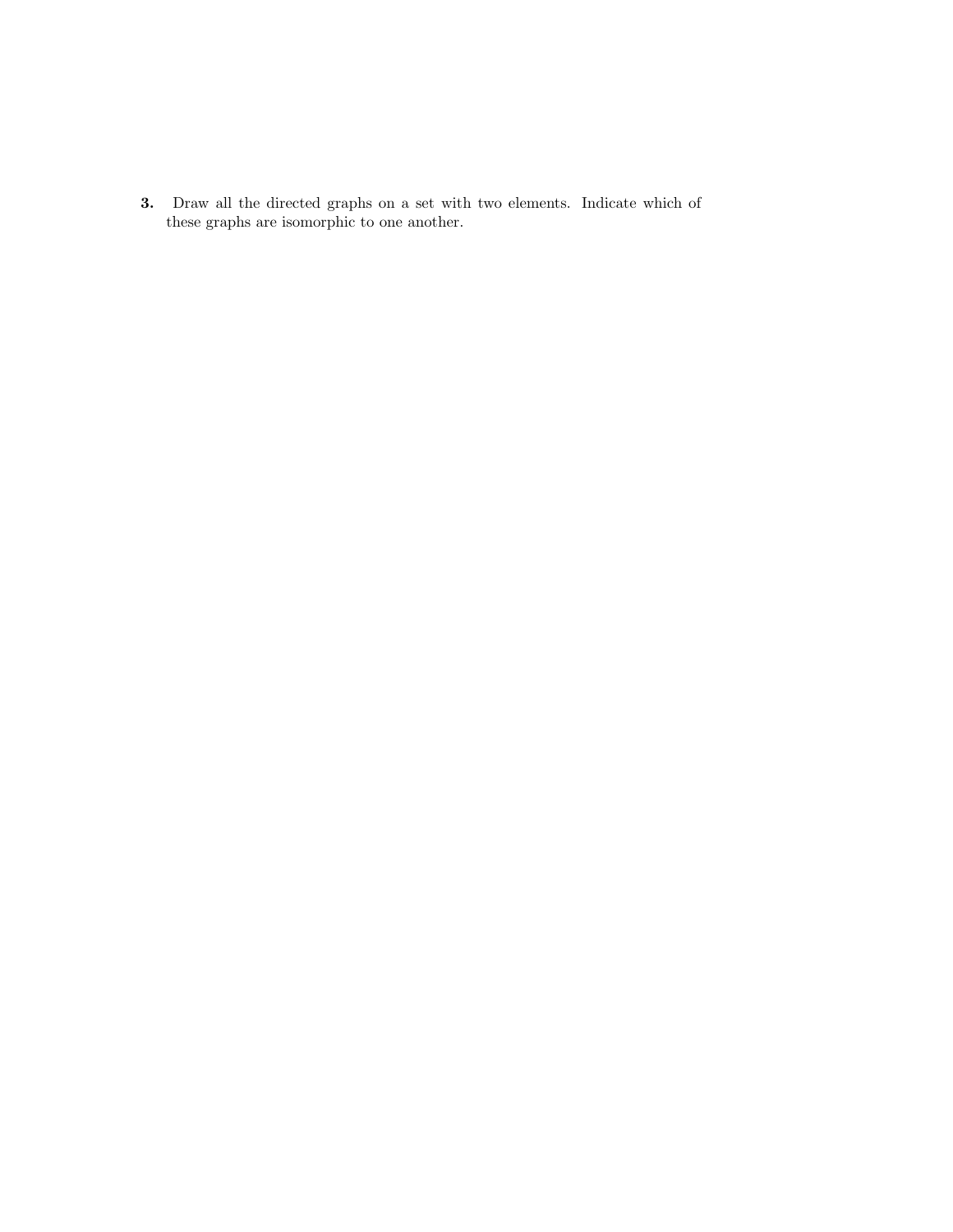4. Recall (Definition 2.14) that  $G \subseteq A \times A$ is a *rooted graph* iff there is a node  $r \in A$ such that for every  $x \in A$  there is a path from  $r$  to  $x$  in  $G$ . In the graph to the right, which nodes can serve as  $r$  in this definition?

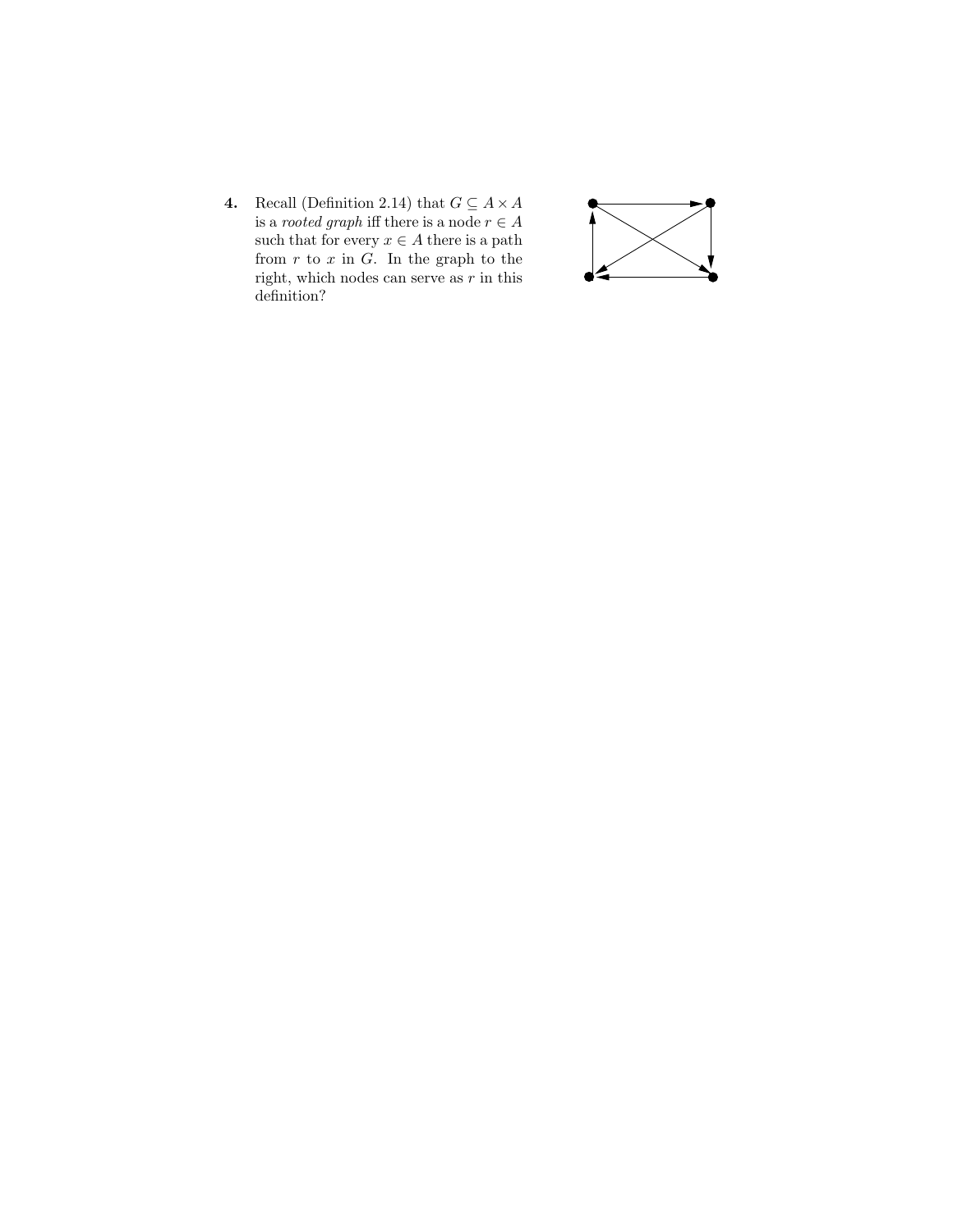5. Draw all the nonisomorphic trees with five vertices.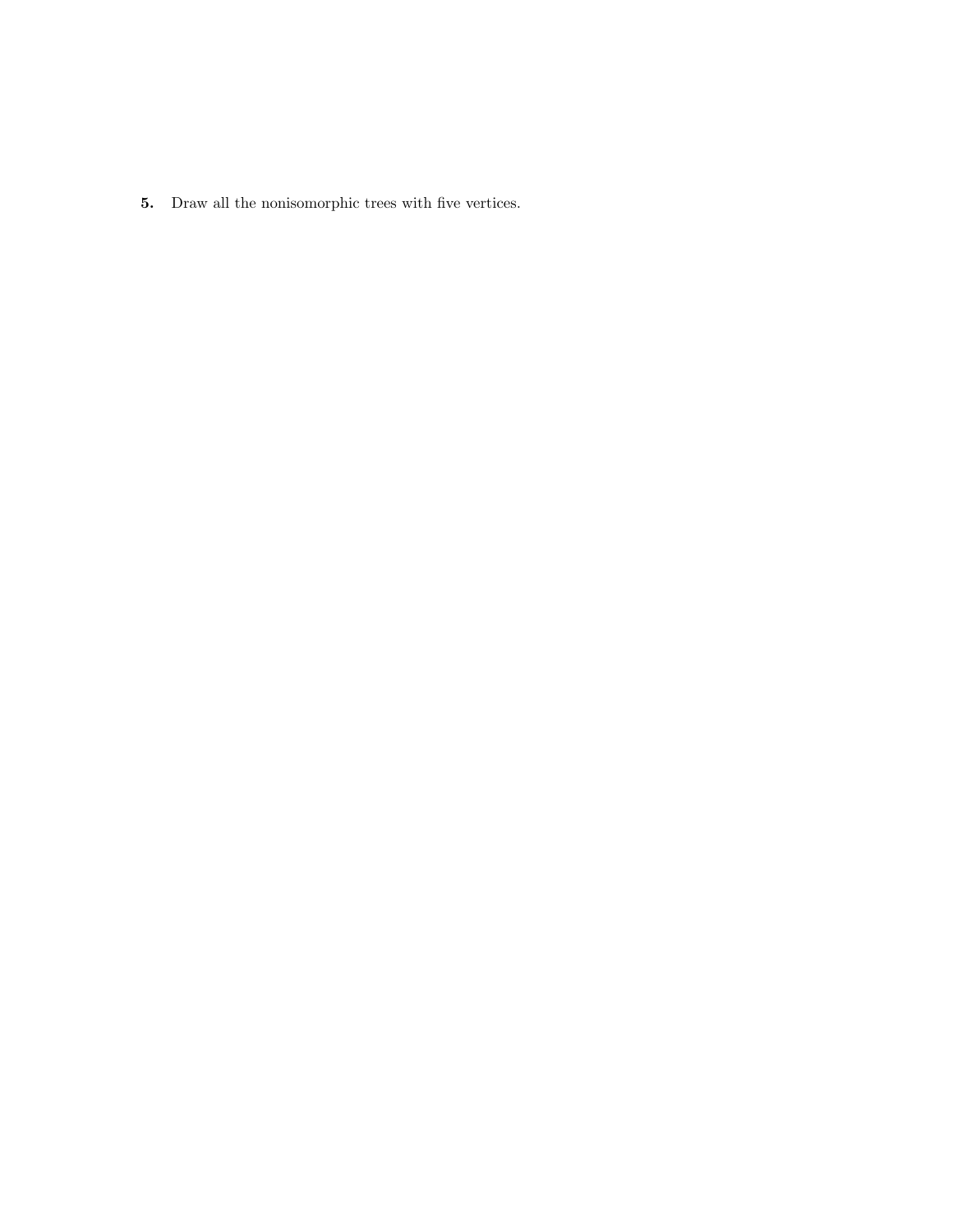6. Draw all the spanning trees of the following directed graph: